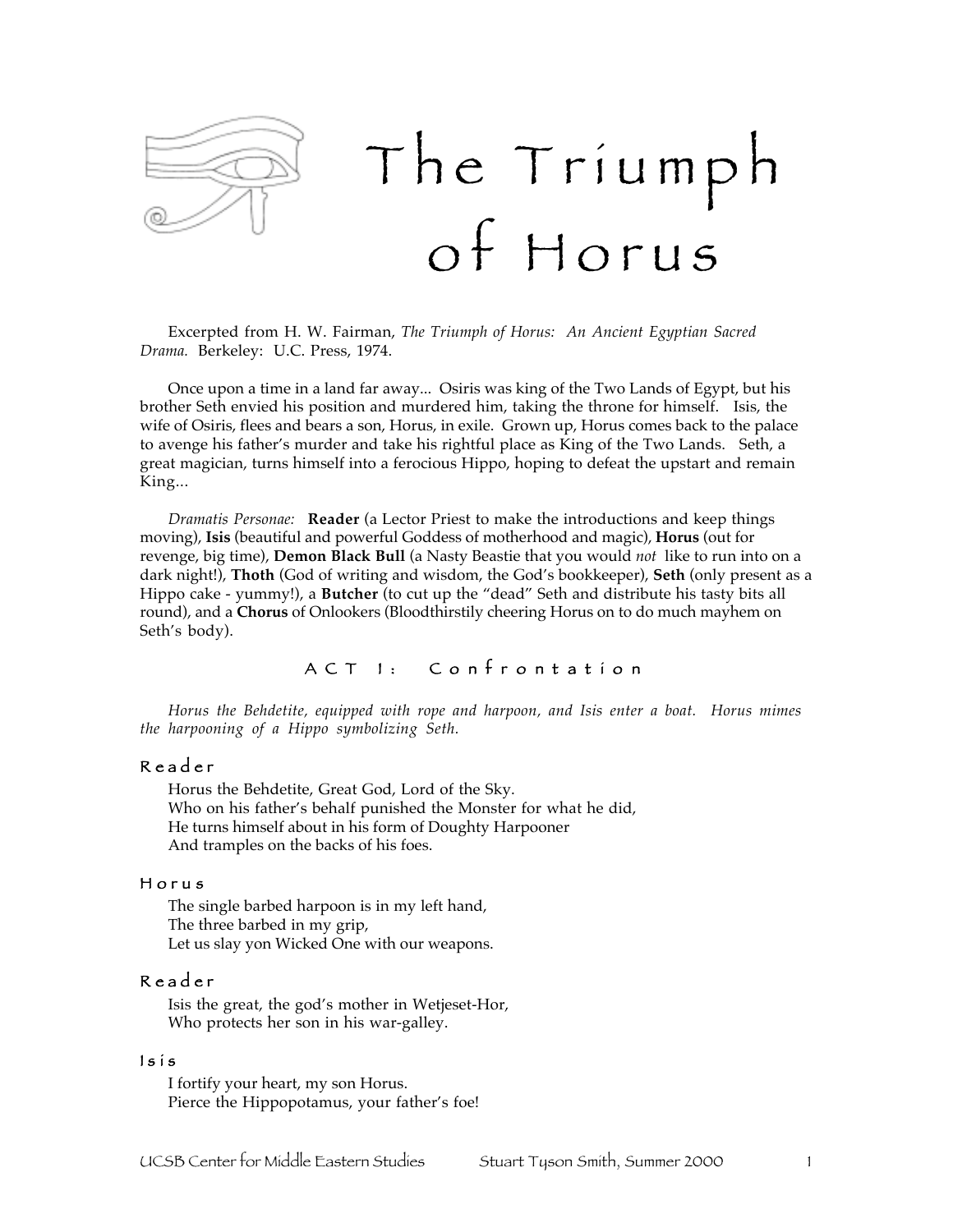### R e a d e r

Here begins the bringing to pass of the Triumph of Horus over his enemies when he hastened to slay his foes after going forth to battle. Seth has been judged in the Tribunal of Re and Thoth says:

#### T h o t h

A happy day on this day which is divided by its minutes!

A happy day on this day which is divided by its hours!

A happy day in this month which is divided by his fifteenth day feast!

A happy day in this year which is divided by its months!

A happy day in this eternity which is divided by its years!

A happy day in this Everlasting!

How pleasant it is when they come to your every year!

#### H o r u s

A happy day! I have cast my harpoon lustily! A happy day! My hands have the mastery of his head! I have cast at the cows of the hippopotami in water of eight cubits, I have cast at the Lower Egyptian Bull in water of twenty cubits, A harpoon blade of four cubits, a rope of sixty cubits, And a shaft of sixteen cubits in my hands, A youth I of eight cubits; I have cast standing in a war-galled on water of twenty cubits. I have hurled with my right hand, and swung with my left, As a bold fen-man does!

#### $Is$ is

The pregnant ones among the hippopotami do not give birth, Not one of their females conceives When they hear the thud of your shaft, And the whistling of your blade, Like thunder in the east of heaven, Like a drum in the hands of a child.

### Chorus and Onlookers

Hold fast, Horus, hold fast!

# A C T I ! : The Defeat of Seth

#### C h o r u s

Praise to you, Horus the Behdetite, Great God, Lord of the Sky, Wall of stone round about Egypt, Excellent protector, guardian of the temples, Who drives back the Perverse One from the Two Outpourings, The goodly Watchman of the Fortress.

#### D e m o n

I am Bull of the Two Lands. I assault him who comes to profane your palace; I gore with my horns him who plots against it. Blood on my horns and dust behind me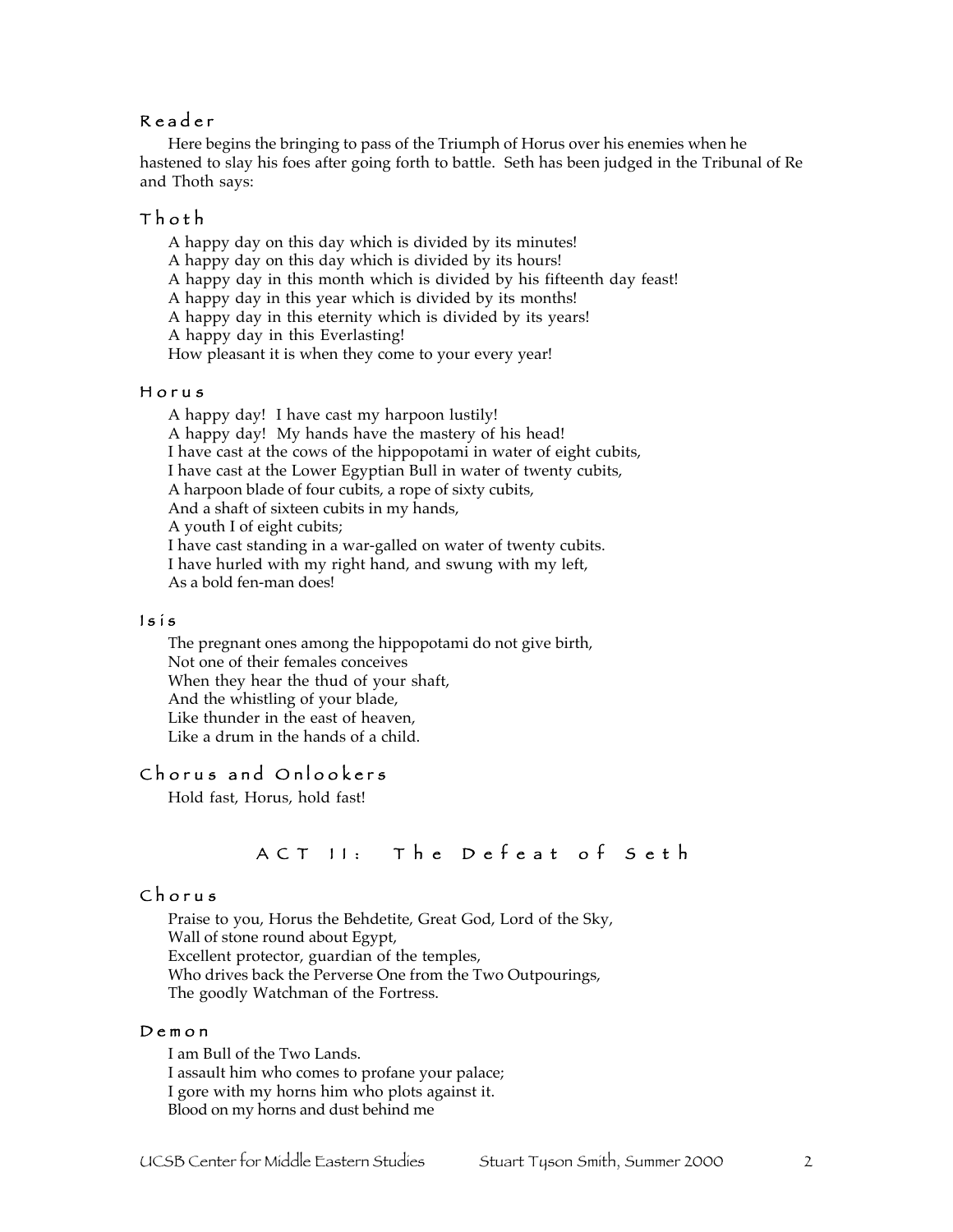For every violator of thy nome.

Make a slaughtering! Let its barb bite into the neck of the Hippopotamus!

#### H o r u s

The third harpoon is stuck fast in his neck, Its barbs, they bite into his flesh.

## C h o r u s

Hail to you, the one that sleeps alone, That communes with his own heart only, A man to seize the mooring post in the water.

#### $Is$ is

Cast your harpoon, I ask you, At the mound of the Savage Beast. See, you are on a mound clear of bushes, A shore free from scrub. Fear not his awfulness; Flee not because of them that are in the water. Let your harpoon fasten on to him, My son Horus

Your foes are fallen beneath you, So eat the flesh of the neck, The abomination of women. The noise of lamentation is in the southern sky, Wailing is in the northern sky, The noise of the lamentation of my brother Seth. My son Horus has him held fast.

# Chorus and Onlookers

Hold fast, Horus, hold fast!

#### D e m o n

I am Black Bull. I eat the flesh, I swallow the gore, Of them that cause alarm in your temple. I turn my face towards him who comes against your house, I drive away the Wicked from the Temples. My horn gores the Marauder when he shows himself. It has sundered the vessels in the head of the Hippopotamus.

#### H o r u s

The fourth harpoon is stuck fast in his pate; It has cut open the vessels of his head, the back parts in his head.

### Chorus and Onlookers

Grasp the harpoon which Ptah, the goodly guide, Fashioned for the Fen Goddess. Which was fashioned in copper for your mother Isis.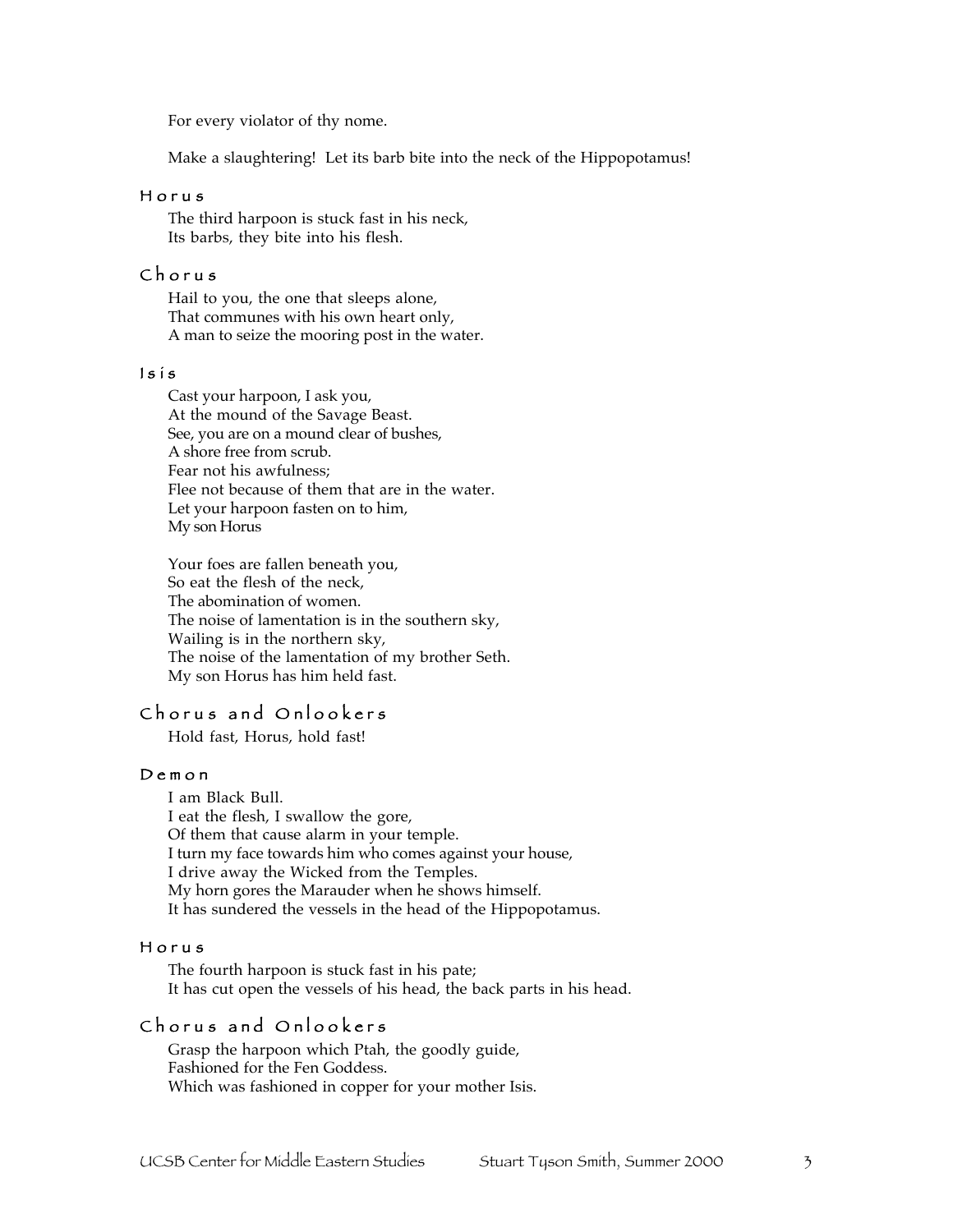#### $Is$ is

I have made clothes for the Fen-Goddess, For the Goddess of Weaving, For the Nurse, for Sothis, For the Goddess of Raiment And for the Lady of the Hunt. Be firm on your feet against yon hippopotamus, Hold him fast with your hand.

#### H o r u s

I have cast my harpoon at the Lower Egyptian Bull, I have sore wounded Terrible Face, I plough up the river with my weapons from upon the bank I reach the water and approach the river.

#### I s i s

Let your harpoon fasten on to him, my son Horus, On to yon enemy of your father. Drive your blade into him, my son Horus, That your shaft may bite into his skin. Let your hands drag yon Wicked One.

# Chorus and Onlookers

Hold fast, Horus, hold fast!

You who are in heaven and earth, fear Horus! You who are in the Abyss, do him reverence! Lo, he has appeared in glory as a mighty king, He has taken the throne of his father. The right arm of Horus is as those of the young fen-men. Eat the flesh of the foe, Drink of his gore, Swallow them up, You who are in the Abyss!

# A C T III: Celebration

# Chorus and Onlookers

The noise of rejoicing resounds in Mesen; Gladness issues from Behdet. Horus has come that he may slay the Nubian And his confederates in the place of slaughter. He has cut off his head, He has cut out his heart, He has drenched him in his own blood. Wetjestet-Hor and Denderah are in jubilation. Alack, alack in Kenset!

#### $Is$ is

You seize your harpoon and do what you will with it, My son Horus, beloved.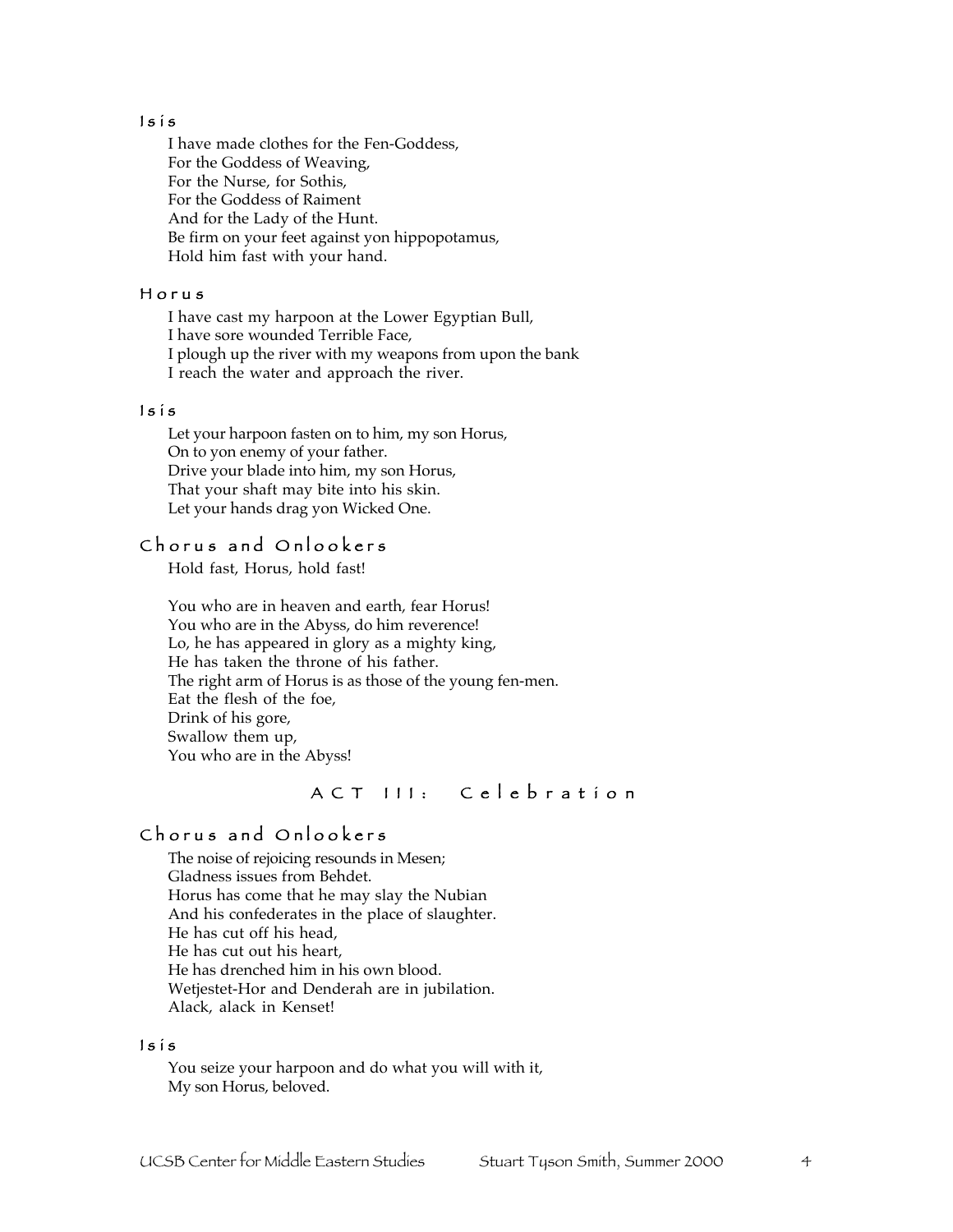## R e a d e r

Bring in the Hippopotamus in the form of a cake into the presence of Him with the Upraised Arm.

### B u t c h e r

I am the skilled butcher of the Majesty of Re, Who cuts up the hippopotamus, dismembered upon his hide.

*A Hippo cake is cut up by the Butcher*

#### R e a d e r

Be annihilated, Oh Seth, be annihilated! You shall not exist and your soul shall not exist! You shall not exist and your body shall not exist! You shall not exist and your children shall not exist! You shall not exist and your flesh shall not exist! You shall not exist and your bones shall not exist! You shall not exist and your magic shall not exist! You shall not exist and your no place where you are shall exist! You shall die!

### Chorus and Onlookers

Die!

### R e a d e r

May you perish, may your name perish. Fall upon your face, Be felled!

Chorus and Onlookers Be felled!

# R e a d e r

Be crushed Chorus and Onlookers

Crushed! R e a d e r

Be annihilated! Chorus and Onlookers

#### Annihilated!

R e a d e r

Be cut to pieces!

# Chorus and Onlookers

# To pieces!

R e a d<sup>e</sup> r

Be cut up!

# Chorus and Onlookers

Cut up!

## R e a d e r

The barb of Horus is thrust into your brow; Your head is severed from your neck;